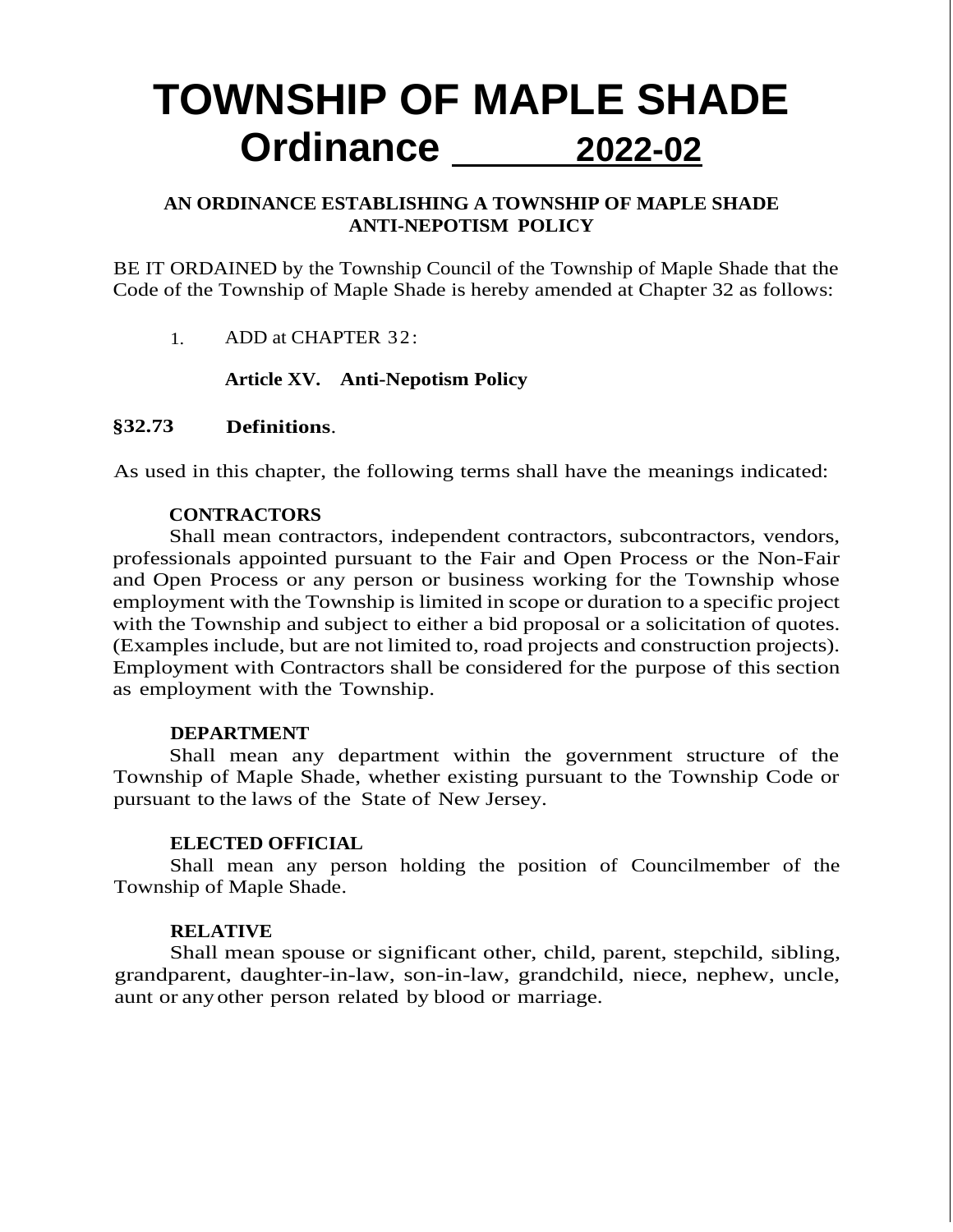#### **SUPERVISOR**

Shall mean any employee of the Township of Maple Shade having supervisory duties and powers over another employee within the Township of Maple Shade.

#### **TEMPORARY EMPLOYMENT**

Shall mean any employment (or employee thereunder) which is not fulltime or regular part-time, and shall include, without limitation, seasonal employees including, but not limited to, seasonal employees affiliated with Township recreation and leaf pick-up programs.

#### **§32.74 Applicability.**

 This Chapter shall apply to appointments to all boards, commissions and committees of the Township of Maple Shade.

A. The prohibitions set forth in these Anti-Nepotism regulations shall apply to all Contractors, and full-time and regular part-time positions of the Township of Maple Shade but shall not apply to any Temporary Employment.

B. Subject to the exception in Subsection XXXX below, this section and the prohibition against certain hiring contained herein shall be applied prospectively only from the effective date of this Chapter, and shall not in any way be construed to prohibit or make unlawful any current employment relationship or situation or the hiring or promotion of any person currently employed by the Township of Maple Shade as of the effective date of this Chapter which may technically be in violation of the terms hereof but for its prospective application. For purposes of interpreting this exception, persons appointed to positions of employment with the Township of Maple Shade for a set term shall be considered current employees notwithstanding the fact that the then term may have ended. Such persons holding positions of employment with the Township of Maple Shade under a set term may be hired to any position in the Township, rehired, reappointed or promoted, as may be the case, without violating this Chapter.

## **§32.75 Restrictions on Hiring, Supervision and Promotions of Employees**.

The following restrictions shall apply to the hiring and promotion of employees to employment positions for the Township of Maple Shade:

A. Elected Officials. No Elected Official of the Township of Maple Shade shall be considered for employment or hired to a position of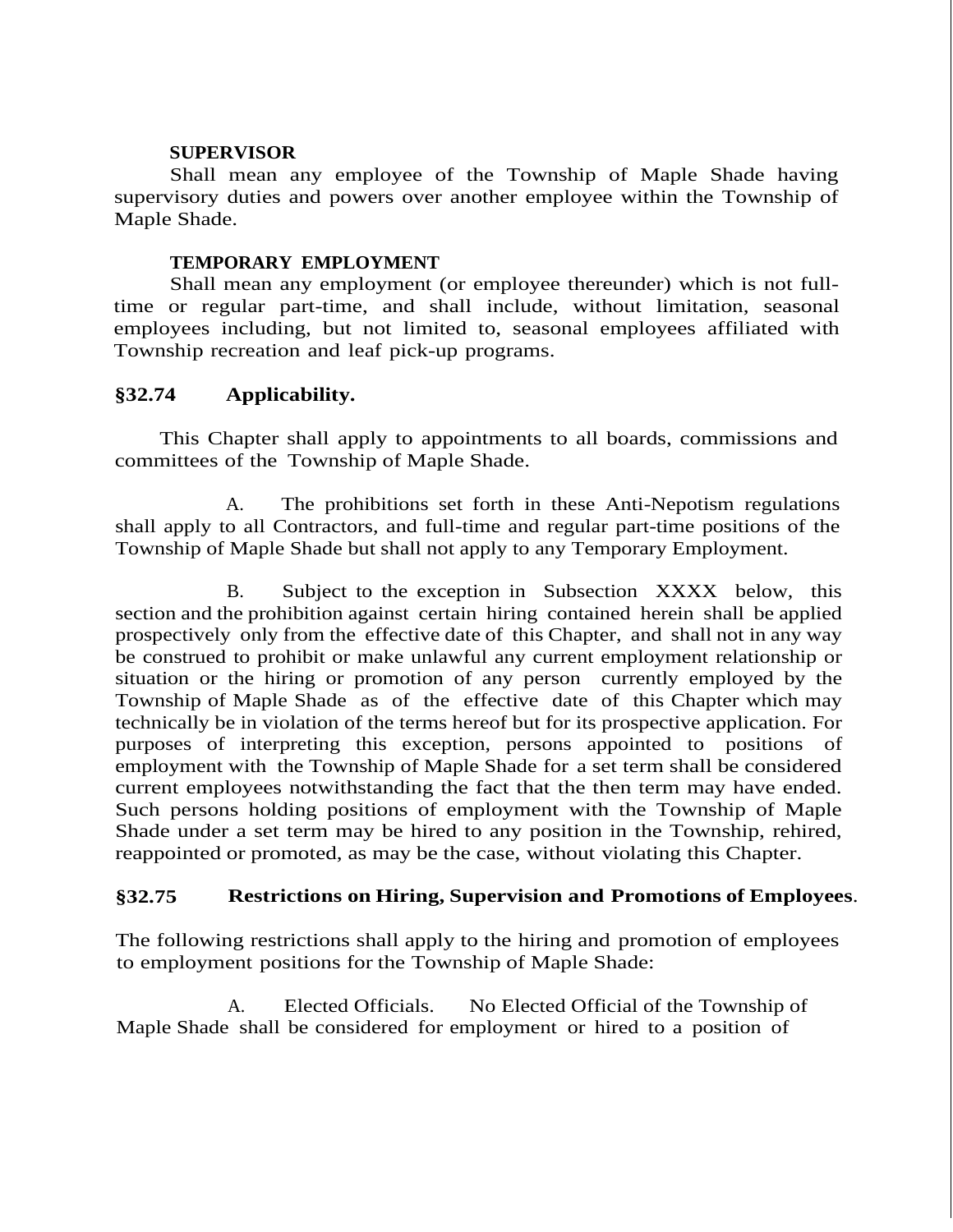employment with the Township of Maple Shade either during his or her term of office or within four (4) years after the expiration of the term. No Elected Official shall serve as Council liaison to any Department that employs any Relative of that Elected Official.

B. Relative of Elected Officials. No person who is a Relative of any Elected Official of the Township of Maple Shade shall be considered for employment as an employee of the Township Maple Shade. This shall not restrict nor prohibit the continued employment of individuals to a position with the Township of Maple Shade where a Relative of an employee is elected as a Council member after the date of the employee's start of employment with the Township of Maple Shade.

C. Promotion of Existing Employees. Notwithstanding the prospective applications as to the remainder of this Chapter, no Elected Official may participate in the promotion process or hiring process in the Department of any existing employee who is a Relative of the Elected Official. The Elected Official shall abstain from participation in such personnel action as it applies to such Relative.

D. Appointments. No Relative of an Elected Official of the Township of Maple Shade shall be appointed to the position of any Township of Maple Shade professional appointments who receives compensation, or any Township of Maple Shade Board or Commission which has more than an advisory role and/or one in which the members receive compensation.

E. Department Heads. No person who is a Relative of any Department head of the Township of Maple Shade shall be considered for employment as an employee of the Township of Maple Shade. This shall not restrict nor prohibit the continued employment of individuals to a position with the Township of Maple Shade where a Relative of a Department head is hired before the effective date of this Chapter.

# **§32.76 Purpose.**

This policy is not for the purpose of depriving any citizen of an equal chance for employment with the Township of Maple Shade but is solely intended to eliminate the potential for preferential treatment of the Relatives of the members of the governing body and/or anyDepartment head.

# **§32.77 Current Employees.**

Except as may be otherwise expressly provided for herein, this Chapter shall not affect the employment of any present Township of Maple Shade employee,